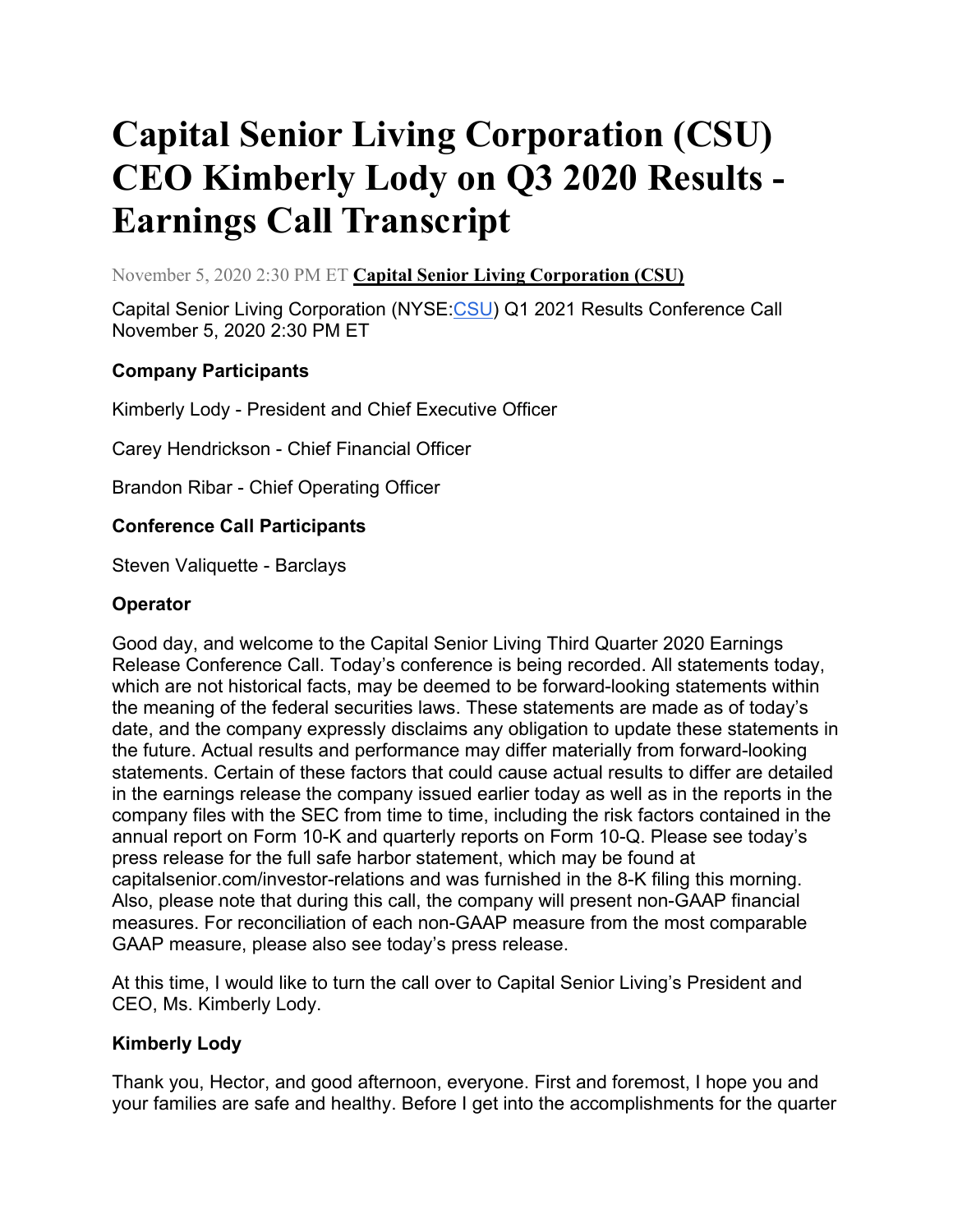as well as a strategy update, I want to personally thank Carey Hendrickson, our Chief Financial Officer, for his service to the company over the last 6 years. As we have announced a few weeks ago, Carey will be leaving the company at the close of business tomorrow. I appreciate his standing by my side for the last 7 quarters and for his instrumental role in the transformation of Capital Senior Living. He will be missed, and we wish him well in his future endeavors.

We have a strong accounting and finance team currently led by Tiffany Dutton, our Vice President of Accounting and Financial Reporting. Tiffany joined the company in January and has reshaped our finance and accounting functions to upgrade talent, streamline processes, shorten close cycles and improve the collaboration between operations and finance. The near-term operating environment and smaller footprint of the company will inform our short- and long-term financial needs as well as the ideal skill sets for the CFO role. In the interim, Tiffany and I will continue working closely together to lead our accounting and finance functions.

Turning to our strategy, today, we are about 60% through our 3-year plan to improve the company's operating performance and financial foundation. This strategy has 3 main goals: to stabilize operations, to completely restructure the company's portfolio of assets and to improve our balance sheet. The work we have done since the beginning of 2019 continues to serve us well during the COVID pandemic and corresponding challenging operating environment. As a reminder, our turnaround plan was taking hold and beginning to show results prior to the pandemic. In January and February, our 95 samestore communities, our move-ins were up 6.9% and move-outs were down 5% compared to the same period in the prior year. We also reported \$2.7 million of sequential margin expansion in the first quarter of this year.

When the pandemic set in during March, we continued to operate with discipline and diligence. And in Q2, we were pleased to report less occupancy deterioration, lower percentage revenue decline, better expense control and better margin protection than most of our industry peers. And while operating conditions remained challenging throughout the third quarter, the company has continued to perform well in the face of this pandemic. The NIC MAP Q3 2020 data shows occupancy for seniors' housing secondary markets dropped 250 basis points from the second to the third quarter. Our 95 same-community portfolio, which operates mostly in secondary markets, experienced a similar but less pronounced downturn with occupancy declining 190 basis points from the second to the third quarter and with declines decelerating each month of the quarter. Our volume metrics continue to improve. During the third quarter, leads improved 8%, tours increased 28% and move-ins increased 18% as compared to the second quarter of this year. Additionally, our same-store portfolio recaptured 87% of the move-in volume for the same period in the prior year.

Pages 7 and 8 of the disclosure presentation released today shows more information about these trends. This is very good progress in protecting our occupancy and revenue as much as possible in the challenging operating environment while helping prospective residents and their families receive the senior living services they are seeking, as our care and services are needed now more than ever. Move-outs were elevated in the third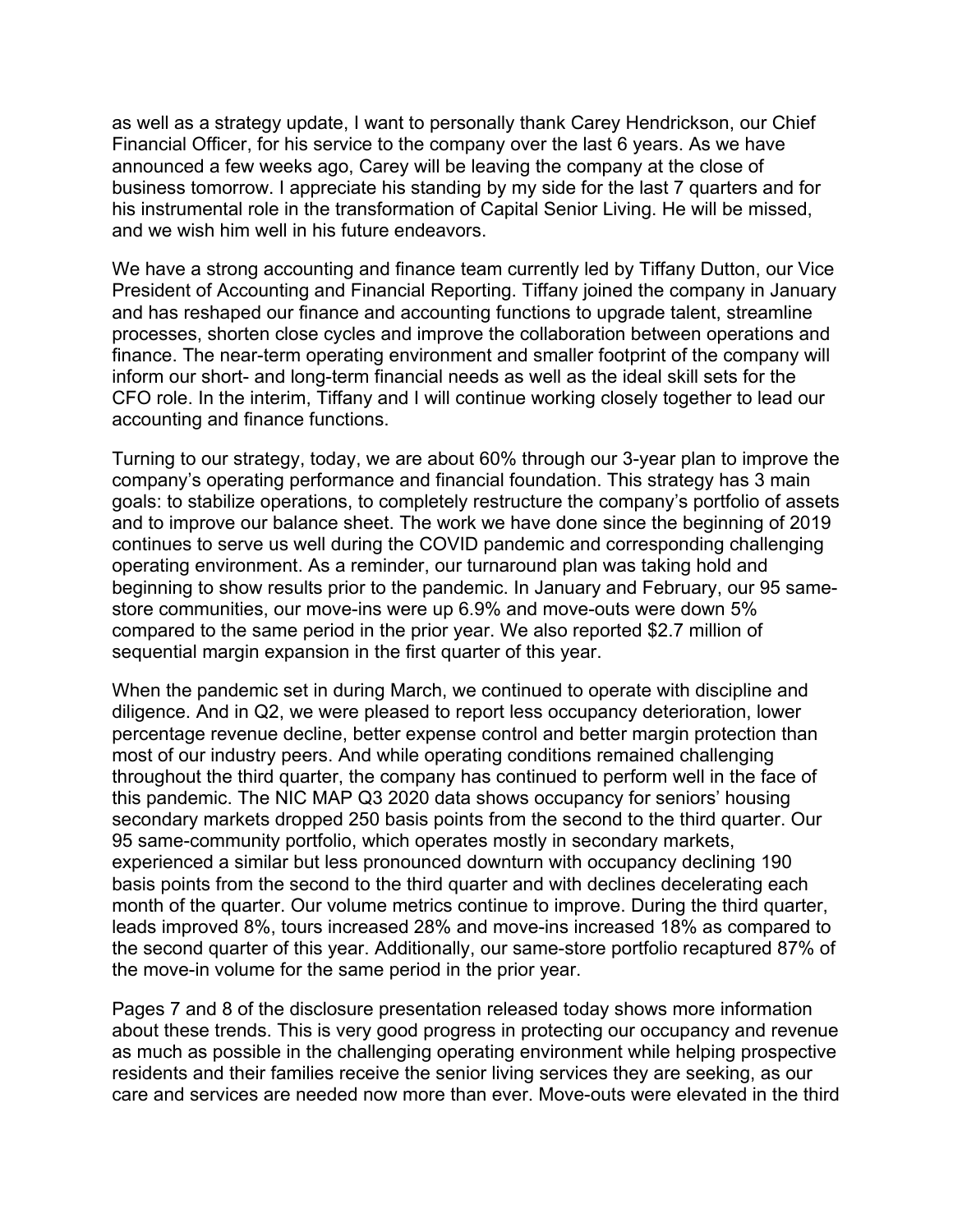quarter after several months of being well below pre-COVID levels. We track move-outs carefully. And in Q3, as the urban markets across the United States experienced escalating COVID-19 cases, the level of move-outs attributable to home or self-care increased in our portfolio. We believe this is a short-term situation due to family fatigue with COVID-related state restrictions on visitation and assisted living facilities. While our leading indicators continue to improve each quarter, we expect occupancy recovery to take some time due to the prolonged duration of the pandemic and the unique challenges that creates for families seeking senior living services.

With respect to liquidity, we continue to manage cash very carefully. We have applied for the federal CARES Act Phase 2 and Phase 3 funds. Our Phase 2 application was approved and we were recently notified that we will receive approximately \$8 million in the next day or so. When received, these funds are grants to offset the revenue losses and incremental expenses attributable to COVID-19 and do not need to be repaid. We have also received various amounts of relief from select states in which we operate and expect to receive additional state relief funds by the end of the year.

As we have reported in prior periods, we took several actions this year to restructure the portfolio, address the company's leverage and improve liquidity. By the end of the year, which is just 8 weeks away, we will have exited substantially all of our triple-net leases, most of which were underperforming. This will significantly improve the company's cash flow and reduce our long-term liabilities. While most of the currently leased communities will transition to other operators, we expect to retain 15% to 20% of these communities under management agreements. In August, we announced the turn-back of 18 communities with non-recourse mortgage debt to Fannie Mae. This decision immediately improved our cash flow. And when the transitions are complete, the debt associated with these communities will be eliminated. Since August, we have continued operating these communities on Fannie Mae's behalf in exchange for a management fee, and we'll continue to do so until such time as they can be transitioned to other operators.

When all transitions are complete, our portfolio will consist of 60 owned communities. This owned portfolio is comprised of assets with our strongest historical operating performance. In 2019, occupancy in this group of assets ranged between 84.4% and 85.7% and quarterly NOI margin ranged from 28.9% to 33%. I see no reason why these communities cannot begin to return to at least the same level of performance as the operating environment stabilizes. Pages 19 to 22 of the disclosure presentation released this morning, includes additional information about this future portfolio.

Lastly, as we adjust the size of our portfolio, we have also taken action to reduce our G&A expenses. First, we downsized our Dallas support center, which will save us approximately \$450,000 annually in office lease expense. Also, completely restructured our operations leadership teams to reduce overhead and more closely align all business units and field support functions directly to move-ins. And lastly, we have restructured our Dallas support center teams so that our G&A cost declined as our community portfolio become smaller through the rest of this year and into the first half of next year. We expect our 2021 G&A to be approximately \$7.5 million less than the annualized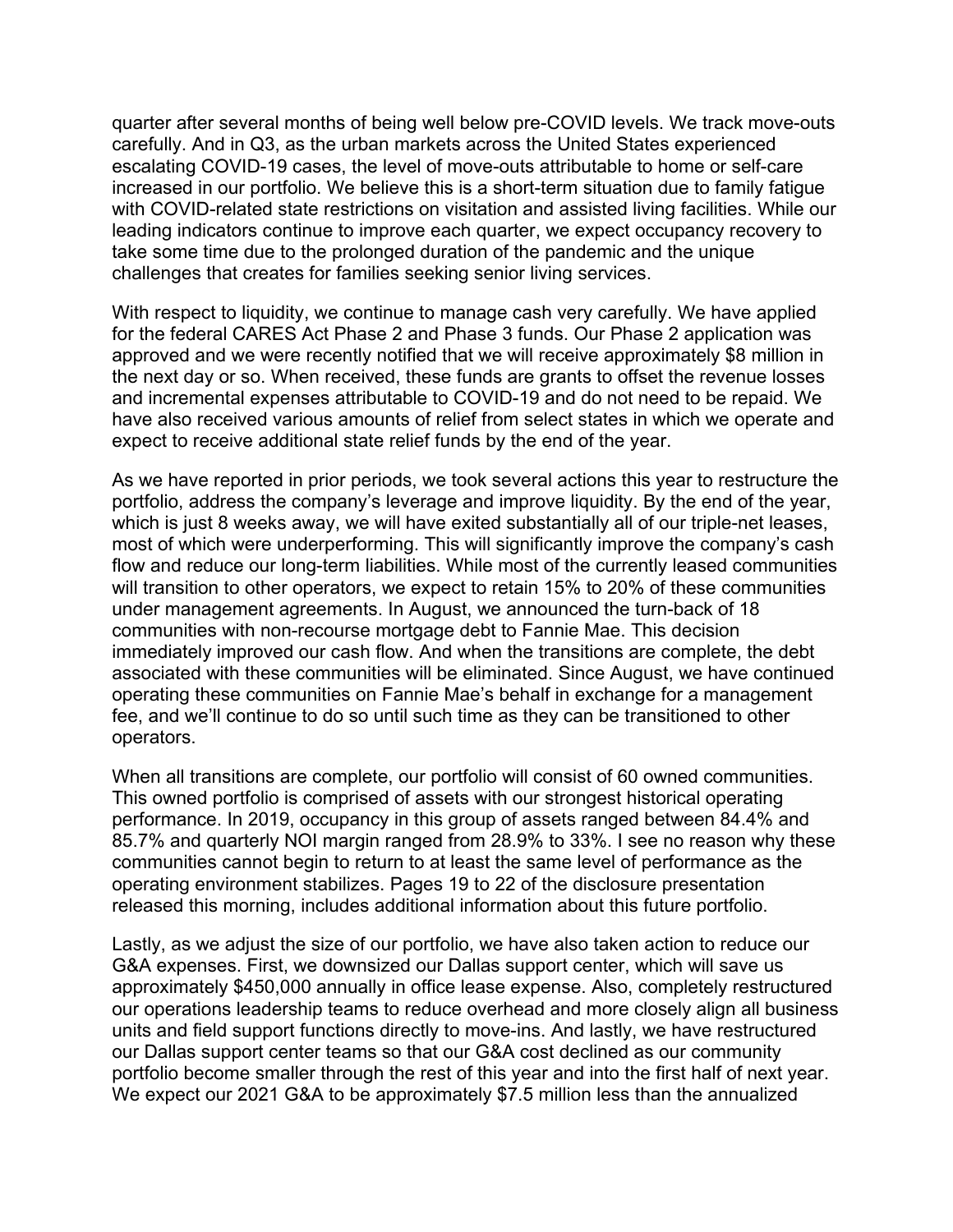G&A cost in 2020. We feel good about our restructured portfolio, our improving balance sheet and our path and stabilized operations. We also remain cognizant of the operating environment and the COVID pandemic as we continue to focus on our number one priority of providing the best care possible to people who live in our communities.

I will now turn the call over to Brandon to provide more detail on the actions we have taken and continue to take to adjust our operating model for the current environment.

#### **Brandon Ribar**

Thank you, Kim and good afternoon. As we near the end of 2020 and enter what promises to be a challenging winter season across the nation, I want to again recognize the tireless efforts and dedication of our community teams. We entered the pandemic more than 8 months ago and the health and safety of our residents and staff remains the primary focus every day. The stable operating performance CSL has produced relative to peers and adjacent sectors during this pandemic reflects ongoing confidence in our operating model in spite of continued occupancy pressure industry-wide. Same community revenue at 97% of 2019 on a year-to-date basis and the achievement of nearly 90% of prior year net operating income compare favorably with publicly reported competitive data.

Most recently, revenue in September remained stable on a same community basis, with a minimal sequential decline of \$100,000 from August. Recent move-in and move-out activity indicate a similar expected change in October revenue. These results reflect the ongoing commitment to focused operating and clinical excellence across the local and regional leadership teams. Our leadership retention and employee turnover metrics continue to trend favorably on a year-over-year basis. Our total company turnover yearover-year improved nearly 10 percentage points, and the retention of our key leadership roles remained strong.

Our leadership stability in the face of the prolonged COVID-19 pandemic is paramount to operating results in Q4 and beyond. Local adherence to strong infection control and resident safety protocols depends on strong Executive Director and Wellness Director presence and engaged relationships with our frontline caregivers and service providers. Additionally, ongoing partnership with local regulators and an understanding of often fluid operating guidelines imposed at the state level, require focused and dedicated leadership in each community.

Let me now take a few minutes to review the current status of our operational response to COVID-19 and operating protocols across the portfolio. We continue diligent infection control practices, including use of PPE, comprehensive screening of all visitors and staff and extensive disinfecting protocols. Our communities consistently obtain or administer COVID-19 testing for new residents and those returning from high-risk environments such as hospitals or skilled nursing facilities.

In accordance with state and CSL guidelines, broad testing of staff through third-party lab partners and state-provided resources continues on a day-to-day basis. We currently have 86 residents with active COVID-19 cases in our population of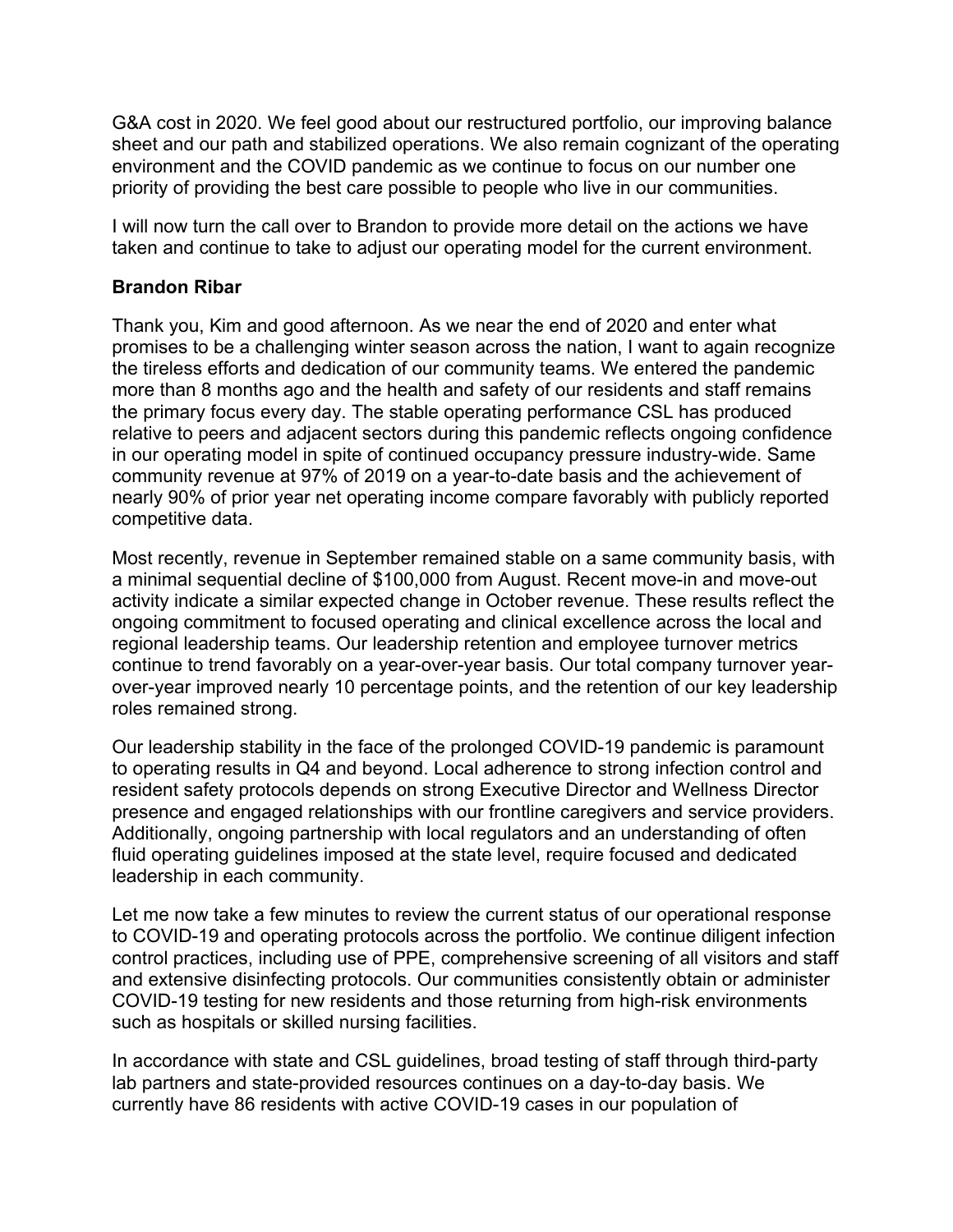approximately 9,000 residents. All communities are currently open for new resident move-ins and tour volume continues to improve, both through virtual and on-site options. From a health and wellness perspective, CSL continues to work diligently with our therapy and wellness partners to address the ongoing needs and interests of our residents. The diligent monitoring of our residents' health and well-being and access to recovery services, should decline begin to occur, are key components of preventing move-outs. Our move-out volume in October decreased 11% from our Q3 average.

Shifting to our operating results on a same-community basis, sequential revenue decline of \$2.3 million or 2.9% was driven by the 190-point reduction in occupancy from Q2 to Q3 that Kim referenced earlier. Rate held steady with a slight sequential decrease of 0.4% when excluding COVID-19 relief dollars. Year-over-year rates have increased 0.6% for Q3 versus prior year quarter. And for Q3, discounting of rates for new residents remained strategic, disciplined and focused in markets where competition continues to materially discount rent and increase concessions to offset occupancy pressures.

On the expense front, Q3 expenses, excluding \$1.3 million of COVID-19 costs increased only \$0.1 million or 0.1% compared to Q3 of last year. Sequentially, and including COVID-19 costs, controllable operating expenses increased \$0.3 million or 0.5% from Q2. The increase was due to additional sales and marketing costs associated with our increased move-in volume and outreach efforts. In addition, investments in our communities' physical plant and seasonal utility increases also contributed to the change. Labor costs decreased \$400,000 from Q2, including COVID-19 hero pay for frontline caregivers. Our local operating teams continue to diligently adjust their operating model to address changes in occupancy while ensuring the safety and well-being of our residents and staff on a day-to-day basis. Our net operating margin percentage for Q3 was 29% in spite of the prolonged COVID-19 operating environment.

As Kim mentioned, our revenue key performance indicators improved throughout the third quarter with Q3 move-ins reaching 87% of normal. Over the next two quarters, we will continue investing in our sales process, resident programming and physical product to ensure we remain highly competitive and well positioned to grow revenue as the impacts of COVID-19 subside. The ongoing rollout of differentiated programming for residents with shorter-term stay expectations and those with memory care needs, in addition to the expansion of inside sales capabilities, will support the growth phase of our SING strategy.

While the impacts of COVID-19 on near-term revenue growth expectations remain uncertain, we continue to utilize strong operating practices and protocols to responsibly manage business performance and maintain stable financial results. We remain confident in our leadership teams across our individual communities and our regional team to navigate the always changing environment and continue providing a safe and enjoyable environment for current and future residents.

Now I will turn the call over to Carey to provide a detailed review of our financials.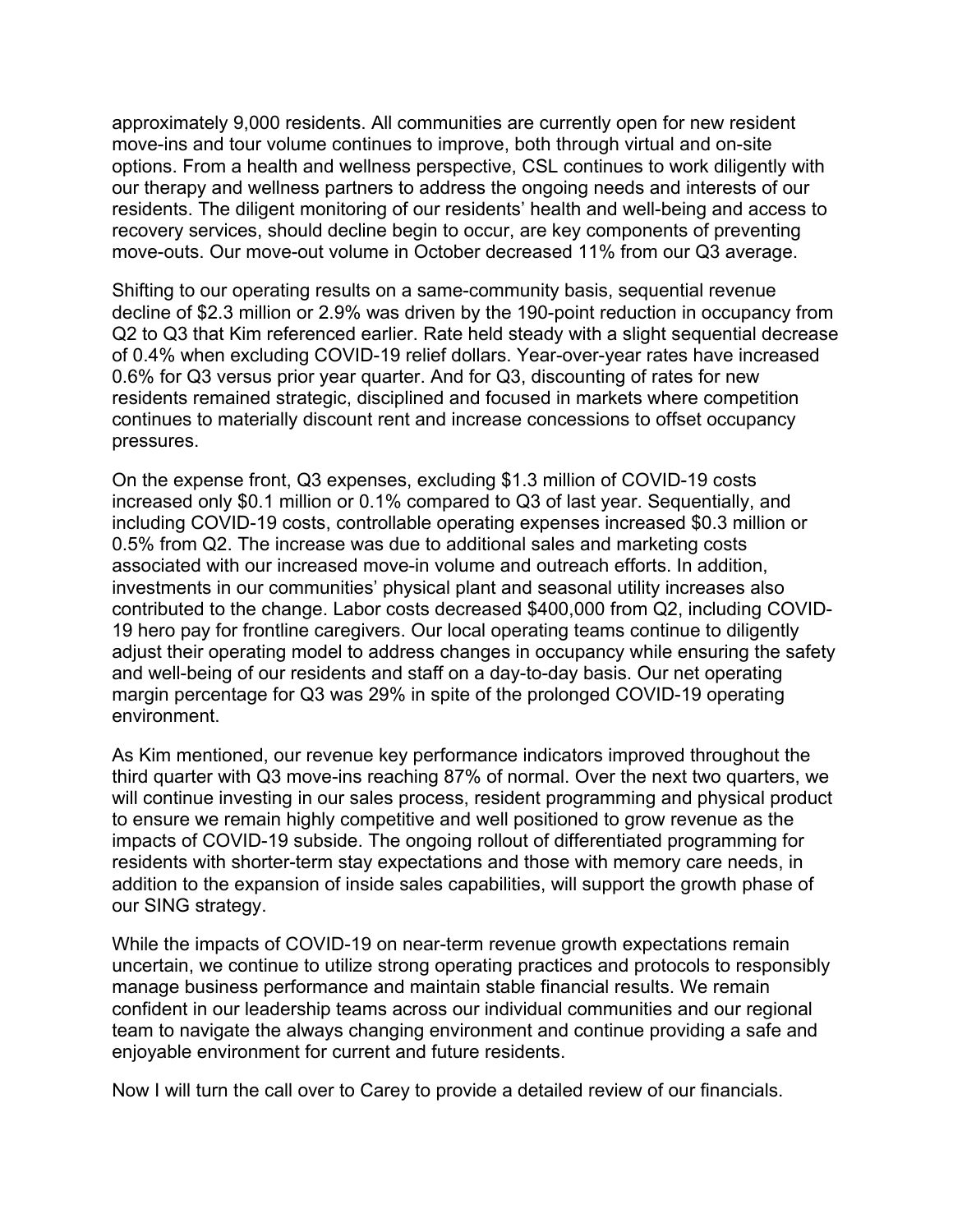#### **Carey Hendrickson**

Great. Thank you, Brandon and good afternoon to everyone on the call. Our third quarter 2020 results reflect the impacts of COVID-19 on our occupancy revenue and expenses. However, as they did in the second quarter, our operations team did an excellent job in managing the cost within their control to mitigate the impact of COVID-19 on our overall results and eliminating the declines in occupancy during the quarter. The third quarter also reflects positive impacts associated with the actions we've taken in recent months related to our lease portfolio and the transition of our 18 underperforming communities to Fannie Mae.

Looking at our third quarter results, our total consolidated revenues in the third quarter were \$96.3 million, which compares to \$111.1 million on a reported basis in the third quarter of 2019. This \$14.8 million decline is mostly related to communities that we've transitioned in one way or another since the third quarter of last year. The company had 33 less communities for all or part of the third quarter of 2020 than it had in the third quarter of 2019. The 18 communities that we have transitioned to Fannie Mae effective August 1, 2020, represented \$9.8 million of the revenue decline, 3 communities sold since the third quarter of last year represented \$4.1 million, 6 formerly leased communities transitioned to new operators contributed \$2.9 million to the revenue decline and then 6 formerly leased communities transitioned to management agreements represented a decline of \$3.2 million. The decline in revenues from these transition communities was partially offset by \$10.2 million of revenue related to our management of 24 communities for part or all of the third quarter, the 6 Healthpeak communities that we've been managing since February of this year and in the 18 Fannie Mae communities that we began managing in August and will continue to manage until they're fully transferred to new operators.

Most of the revenue associated with these managed communities, \$9.6 million of it, was related to the reimbursement of certain operating costs that we paid on their behalf, and you will see there is a corresponding expense on our income statement for this same amount. Our management fee revenue in third quarter was \$600,000. The financial occupancy for our consolidated communities was 76.1% in the third quarter, a decline of 150 basis points from the second quarter of 2020 and a decline of 520 basis points from the third quarter of 2019.

As for collections, our overall collections as a percent of revenue through the pandemic period have remained consistent with the pre-pandemic period. Most of our collections are via ACH, and ACH collections have continued to be in the high 80 percents as a percent of total revenues collected. We have seen an increase in credit card usage for rent payments but that still remains a very small percentage of our overall collections. And our return amounts have been very consistent with the pre-pandemic period.

Operating expenses in the third quarter of 2020 were \$65.2 million, a decrease of \$15.2 million when compared to the third quarter of 2019. As I mentioned when discussing our decline in revenue, we had 33 less communities for all or part of the third quarter of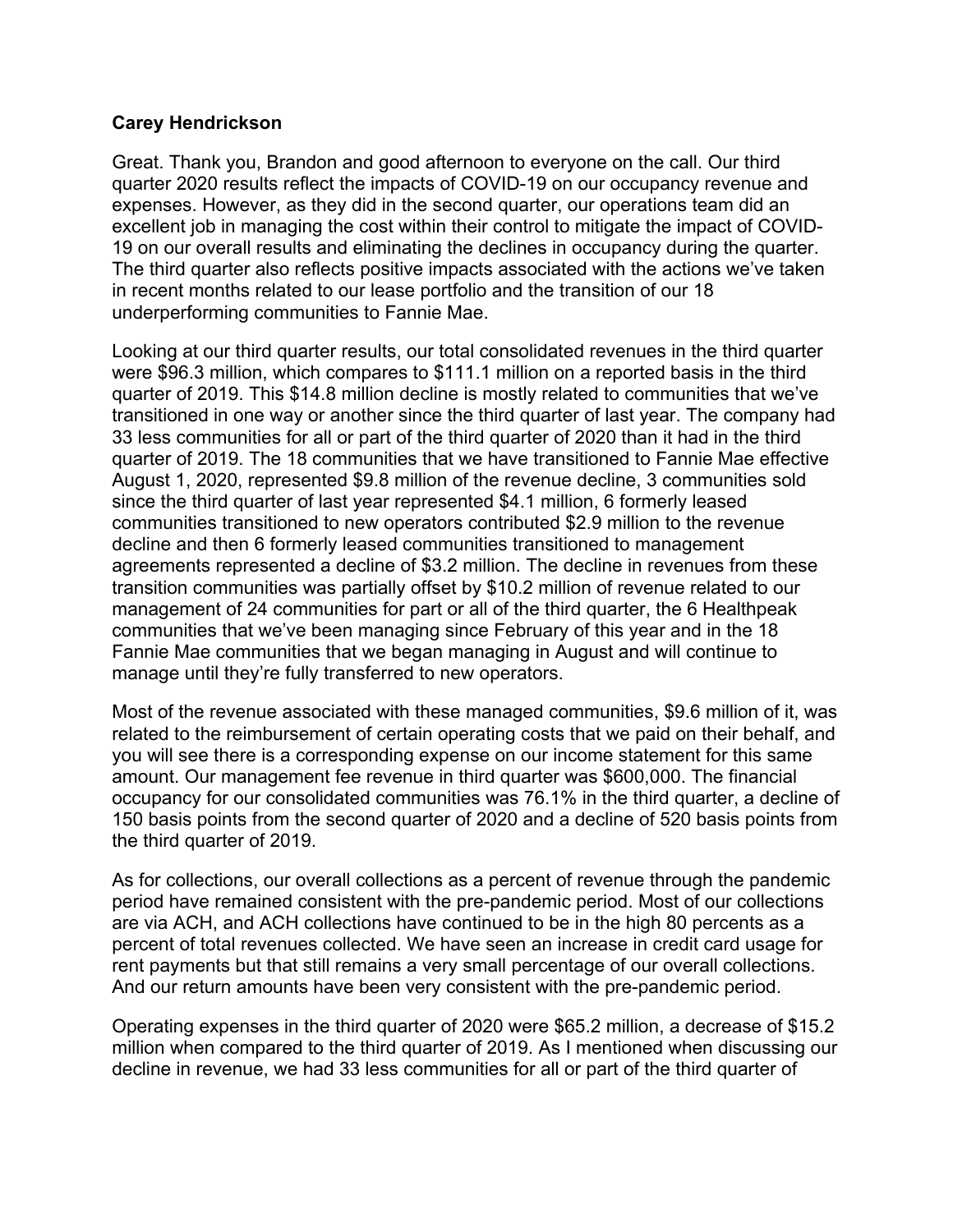2020 than we had in the third quarter of 2019. These 33 communities accounted for \$14.3 million of the decrease in expenses on a combined basis.

Our third quarter 2020 operating expenses included \$1.4 million of costs directly related to COVID-19, primarily for employee hazard pay, specialized sterilization services, personal protective equipment and disposable foodservice supplies. The samecommunity results noted in our earnings release in which I'm about to discuss exclude these COVID costs. Our same-community revenues decreased \$3.9 million or 4.8% in the third quarter of 2020 compared to the third quarter of 2019. Compared to the second quarter of this year, revenue decreased \$2.3 million or 2.9%. Our same-community occupancy was 78.0%, which is 460 basis points lower than the third quarter of '19 and is 190 basis points lower than the second quarter of 2020. Based on the reported results of our peer companies and compared to NIC MAP results, as Kim noted, it appears that our sequential decline in occupancy from the second quarter to the third quarter is again considerably less than our peers as it was in the second quarter, when our same-community occupancy declined 230 basis points versus an average decline of 450 basis points for our peers.

Our combined second quarter and third quarter declines totaled 420 basis points, which is less than our peers' average decline for the second quarter alone. While we're certainly not pleased with any occupancy decline, our operations and sales teams have done an admirable job in an unprecedented challenging marketplace. On a month-bymonth basis, same community occupancy was 79.2% in June, 78.8% in July, 77.8% in August and 77.3% in September. Our average monthly rent increased 0.6% to \$3,731 in the third quarter of 2020 over the third quarter of 2019, and it decreased slightly 0.4% as compared to the second quarter of 2020. Same-community expenses, which exclude COVID cost of \$1.3 million, increased only \$100,000 or 0.1% in the third quarter of 2020 as compared to the third quarter of last year due to our operations team's focus on and success in managing costs to offset the impact of incremental COVID-19 cost. Our employee labor cost increased \$500,000 or 1.4% and while all of our other expense categories combined decreased \$0.4 million or 1.9%, with our 2 other major cost categories, food and utilities, down 6.5% and 1.5%, respectively. Our same-community net operating income was \$22.3 million, and our NOI margin was 29%.

Our general and administrative expenses for the third quarter of 2020 were \$8.1 million compared to \$7.6 million in the third quarter of 2019. Excluding transaction costs for both years, our G&A expense decreased approximately \$300,000 in the third quarter of 2020 as compared to the third quarter of 2019 due to lower health care claims expense associated with our self-insured health plans. Our adjusted EBITDA in the third quarter of 2020 was \$15.7 million. And after excluding COVID-19 impacts, it was \$17.2 million. Our adjusted CFFO was negative \$5.2 million in the third quarter of 2020, and again, when COVID-19 impacts are excluded, adjusted CFFO was negative \$3.8 million.

We noted in the release that we had \$18.3 million of cash at September 30, including restricted cash. As Kim noted in her remarks, we've been approved for approximately \$8 million of relief funding under the CARES Act from HHS, which we expect to receive in the next few days, and we've applied for additional relief funds based on estimated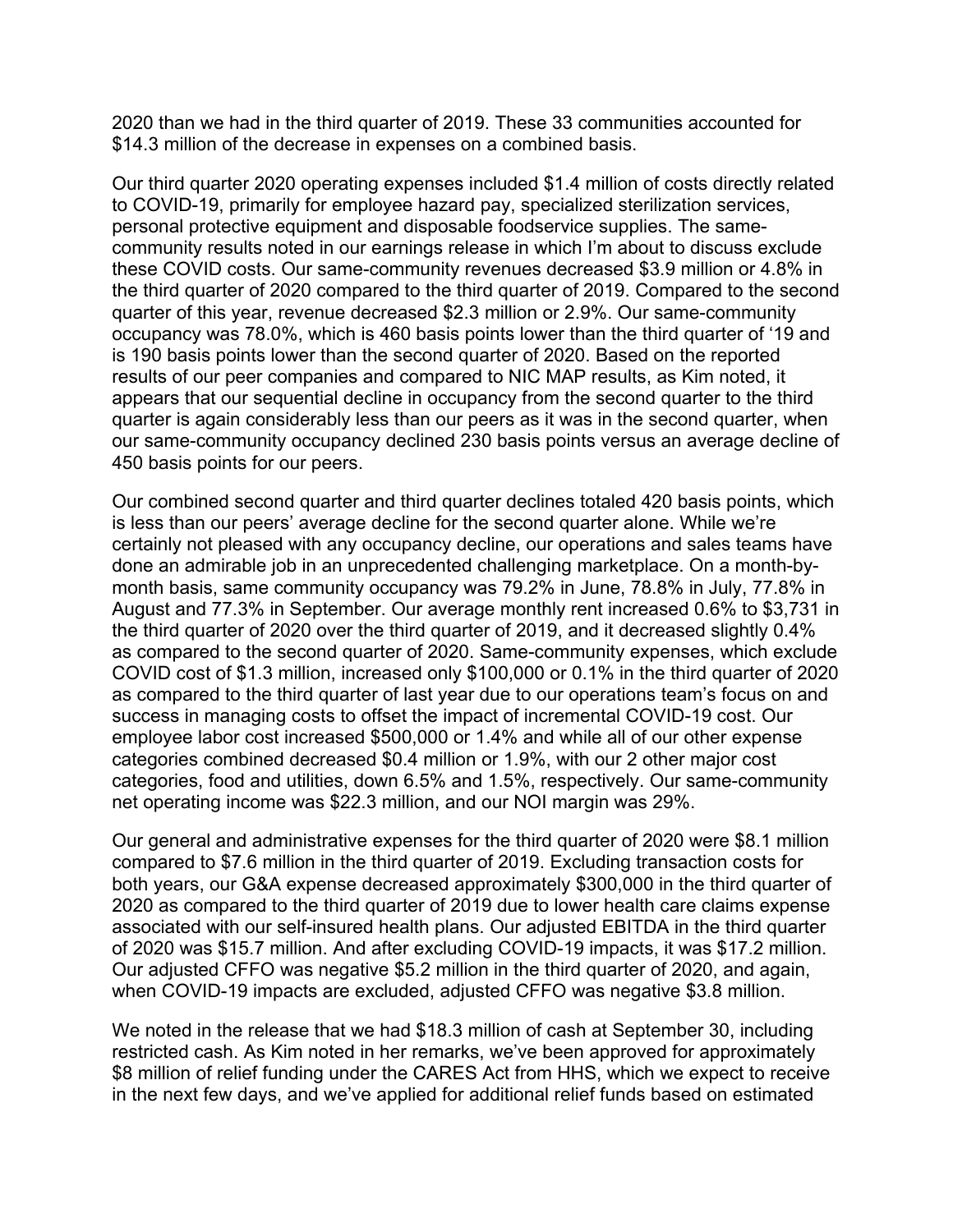lost revenues and incremental expenses under the same program. We received approximately \$100,000 of relief funds to offset COVID-19 expenses from state programs in Wisconsin and Ohio in the third quarter with approximately \$800,000 of additional funds expected to be received under these programs in the fourth quarter. We've also received approximately \$1.1 million in distributions in the second and third quarters from the Ohio Bureau of Workers' Compensation to help companies doing business in Ohio during COVID. And we expect to receive another even more significant distribution from them in the fourth quarter.

In October, we extended and enhanced our forbearance agreement with one of our lenders that resulted in 3 additional months of full principal and interest relief on 10 communities and 3 additional months of interest-only on these 10 communities, which amounts to approximately \$2.8 million of additional relief. We also deferred payroll taxes of \$2.3 million under the CARES Act in the third quarter. And so far this year, we have deferred a total of \$5 million. The operating environment will remain challenging in the months ahead, but significant improvements have been made to the company's operating platform over the past 18 months that we believe will provide a path to growth and long-term value creation. The company's management team is working diligently to build a company that will have a consistent, high-quality product across its portfolio, and I'm confident that the hard work that has already been done and the strong efforts that continue to be made will serve the company well through this current challenge and as an emergence from the COVID-19 crisis.

I am moving on to another opportunity, but I strongly believe in this company and its dedicated employees in our Dallas support center and across our portfolio. As Kim noted, we have a strong finance and accounting team that will provide excellent support to the team. From my perspective, the company is stronger in many aspects than it's been in the 6.5 years that I've been with the company, particularly in sales and operations. I thank Kim for her support during our time together at Capital Senior, and I know she will very capably lead the team forward.

That concludes our prepared remarks, and I will ask our operator, Hector, to open the line for questions.

#### **Question-and-Answer Session**

# **Operator**

Your first question comes from the line of Steven Valiquette with Barclays. Please proceed with your question.

# **Steven Valiquette**

Thanks. Good afternoon everyone. Thanks for taking the questions. So, I guess I'm just curious, some investors are trying to figure out that if we do get a COVID vaccine, how much that could really impact the occupancy within various business models including senior housing. So, I'm curious if you have any thoughts on whether this is something that you think can move the needle materially, perhaps right away, maybe in the first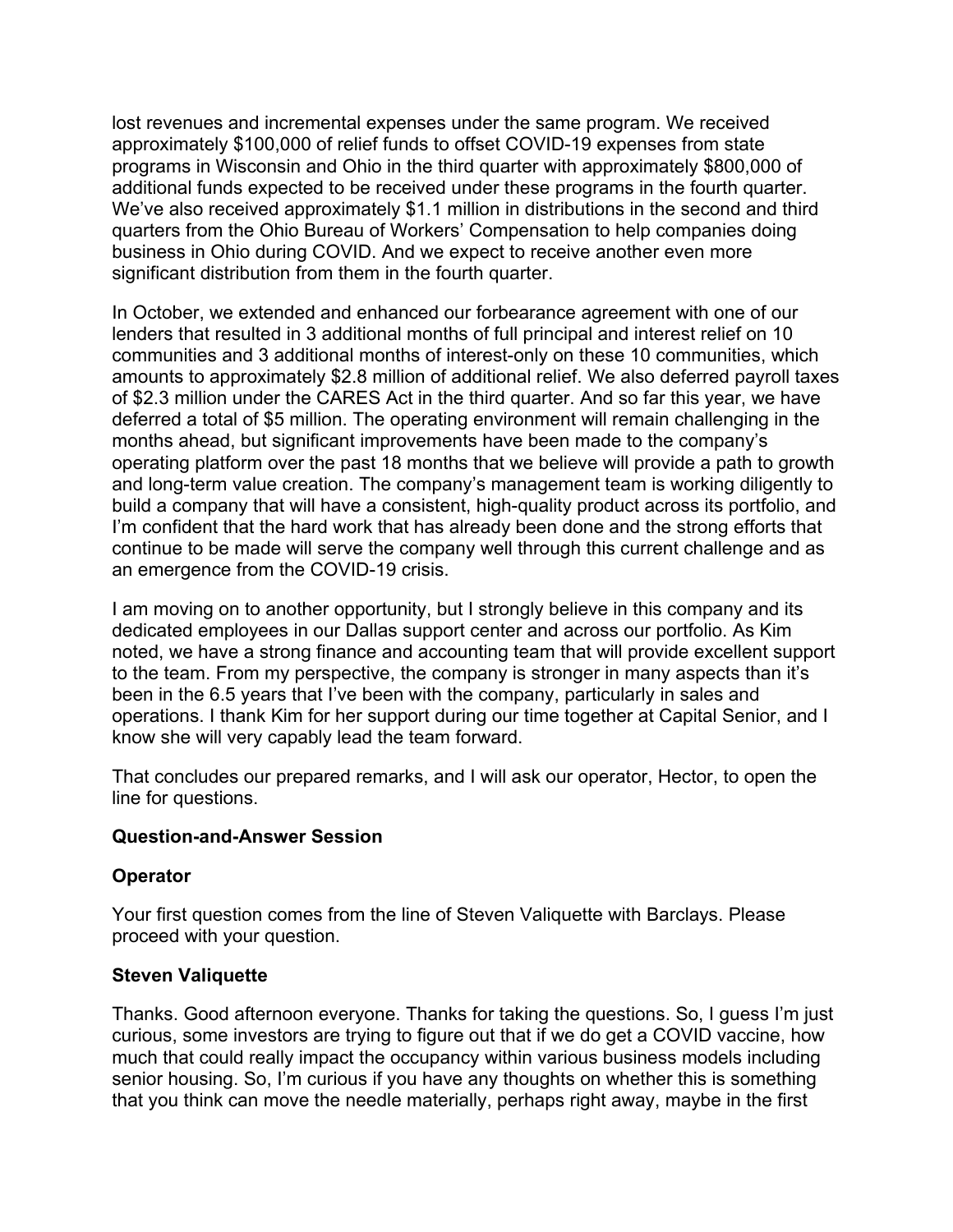month or first quarter as far as your occupancy, etcetera, once that comes out. And how does senior housing stack up on the availability to get vaccines versus other sectors or is it something that might take a little bit longer to play out as far as how much it really helped the business? Just want to get more color around how you are thinking about that? Thanks.

# **Kimberly Lody**

Brandon?

# **Brandon Ribar**

Hey, Steve. Good afternoon. Happy to kind of go into some thoughts around that. So first, to address the end of that question which was around the availability and based on what we've learned from HHS, we will be at the front of the line in terms of the availability of those vaccines for our residents and for our employees as well. So, a lot of – I guess, a lot of the outcome will depend on how quickly that is available, which markets it rolls into first and what the overall kind of, again, time to get all interested parties vaccinated. So, we do know that, that has been a consistent apprehension from people seeking senior services over – throughout the pandemic. So, in terms of the immediate impact on our occupancy, I think it's likely to take a few months for that to really play out. But it will be a very positive, I think, event for our industry to have access to that, again, towards the front of the line when it does become available.

#### **Steven Valiquette**

Okay. Maybe just a quick follow-up, I guess aside from the vaccine, what else do you think is the most critical piece of the puzzle or the biggest delta that will drive occupancy to the higher end or lower end of a range for internal budgeting purposes as you think about calendar 2021?

# **Kimberly Lody**

Hey, Steve, it's Kim.

# **Steven Valiquette**

And I know you are not supposed to give any guidance, obviously, but just for your internal thoughts as you are trying to map out the next year or so, how are you thinking about what else is the most critical?

# **Kimberly Lody**

Yes. I think one of the most critical things is really consumer confidence in not only in our product, but in the overall assisted living segment. The vaccine, I think, will help quite a bit with that. I also think that as data becomes available from the various operating partners in the sector about how they have handled COVID-19, what impact it has had on their occupancy and on revenues, that will help build that confidence. That's one of the things that we are really focused on is educating the broader market through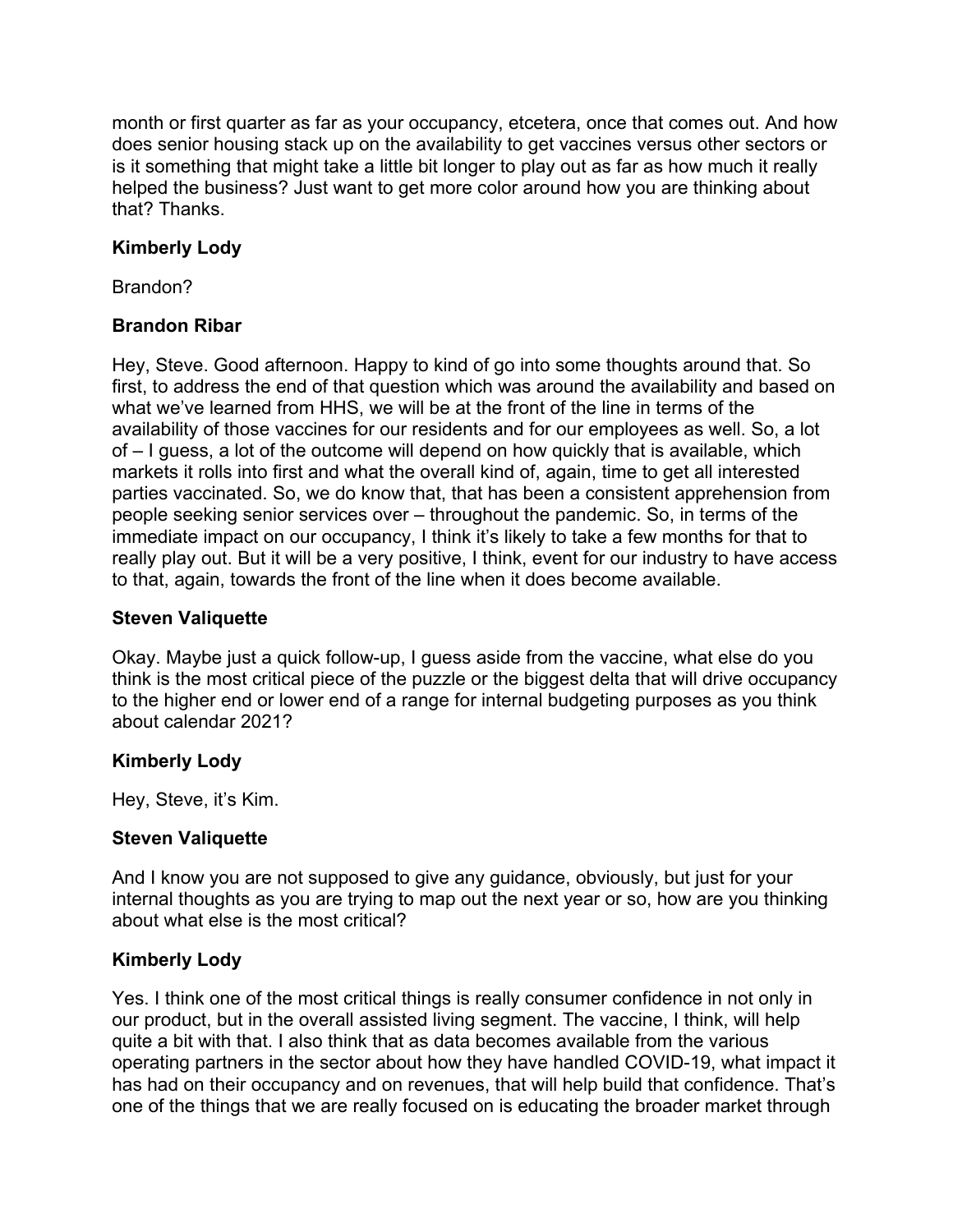our sales outreach as well as folks who reach out to us and contact our communities about all of the work that we have done to implement the infection control protocols and the changes to the operating model that we've instituted to help mitigate the effects of COVID and keep our residents safe. I mentioned earlier that we have seen in the third quarter, an uptick in the number of folks like as a percentage of move-outs that have selected the reason as home care or self-care, meaning they're likely moving back in with a family member. We view that as very temporary and short-term. We believe that it will – those same folks and others like them will continue to have the need for senior living, especially assisted living and memory care, which are very need-based. And once they have that confidence that people know how to operate in a COVID environment and that there is a vaccine that they will begin to return to senior housing again.

# **Steven Valiquette**

Okay, great. Another question for me, I might have missed some of the prepared comments around this. But just want to get a little more color on just overall PPE and operating cost. It feels like maybe the worst is behind us and maybe we're coming down the other end of that bell-shaped curve, just wanted to kind of confirm that? And just if there is any extra color you could add or any comment from that would be helpful as well? Thanks.

#### **Brandon Ribar**

Yes. I would just say from an operating perspective, the driver of the additional expense really is around the cost of labor. And so, as we see the case numbers ultimately begin to decline and subside when a vaccine is introduced, I think there'll be a corresponding reduction. And we've actually seen a reduction in our cost of labor in Q3 versus Q2 when the pandemic was first impacting the industry. So, on the staffing front, we look forward to the continued reduction of that cost. And then on the PPE side of the world, we will continue to be purchasing all those supplies that have been required throughout the pandemic. So, I expect that will – that supply cost will stay pretty consistent as we ensure that all of our staff have everything needed, which is a bit of a less – a bit of a lower expense but still definitely considered.

#### **Steven Valiquette**

Okay, got it. Okay, pursued all comments. Thanks.

# **Kimberly Lody**

Thanks, Steve.

# **Operator**

Ladies and gentlemen, we have reached the end of the question-and-answer session, and I would like to turn the call back to Ms. Kimberly Lody for closing remarks.